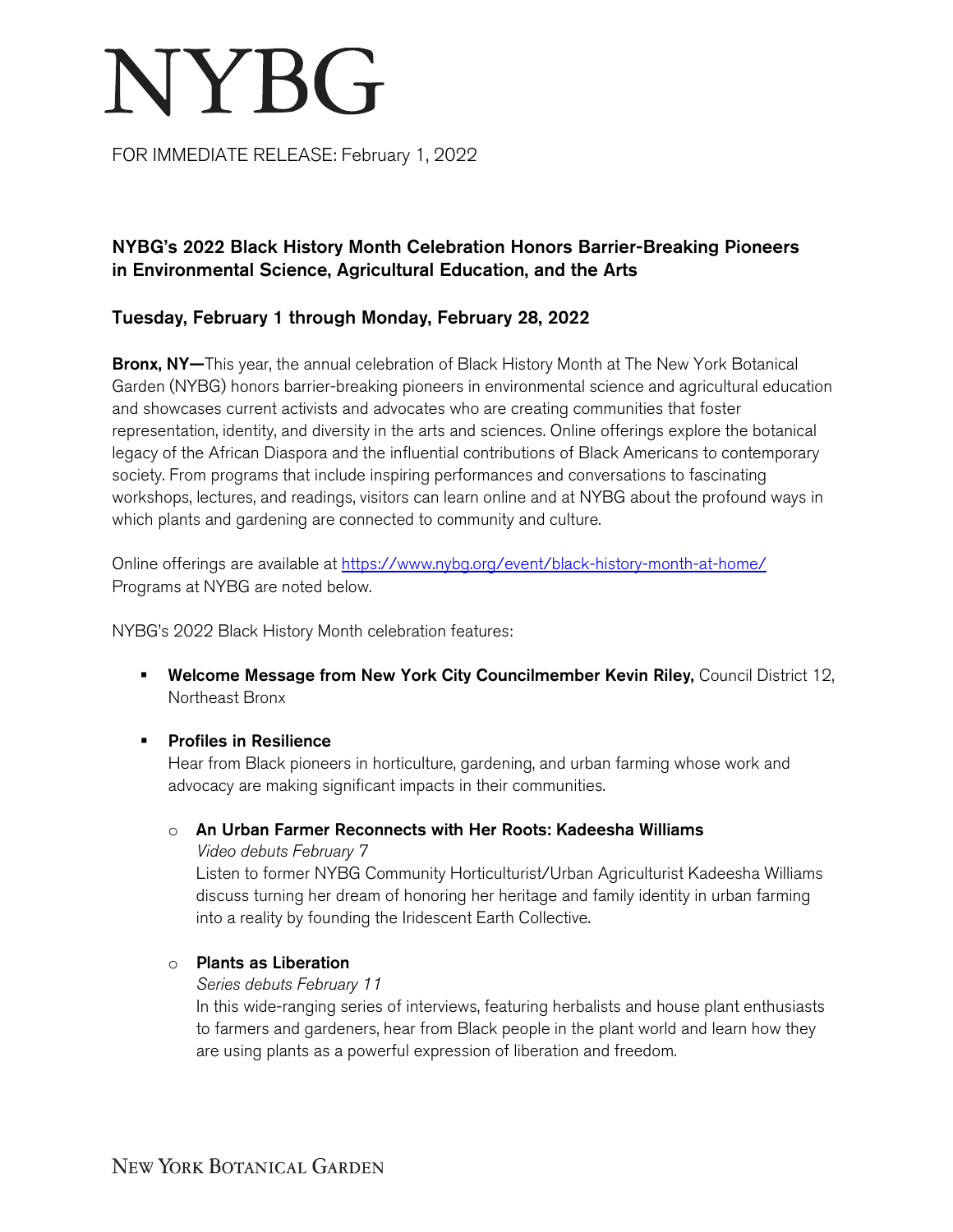#### o Honoring a Community Gardening Icon: Karen Washington

Learn more about NYBG Trustee Karen Washington, longtime Bronx farmer, community activist, and advocate for food justice, and her transformative work in urban farming for more than 30 years.

## **Food for Thought**

Enjoy a series of programs that examine the relationship of food to culture and identity, especially when languages or cultural traditions have been prohibited and erased.

#### o The Food Dialogues

This webinar series kicked off NYBG's Foodways Initiative in the spring of 2021. It brought together prominent authors, chefs, and historians for important conversations that reexamined our notions of culture and identity through food. The moderator was Dr. Jessica B. Harris, America's leading expert on the food traditions of the African Diaspora. The three-part series premiered with Carla Hall and Tonya Hopkins, continued with Michael Twitty and JJ Johnson, and concluded with Von Diaz and Maricel Presilla.

## $\circ$  Afro-Indigenous Histories of Food and Gardening: Garifuna Plant Knowledge, Past and Present

Exiled from their Caribbean homeland of Saint Vincent in the late 18th century, Garifuna Indigenous communities settled around the world. This video features Bronx community organizer and leading Garifuna culinary expert Isha Sumner and noted scholars of Afro-Caribbean culture Julie Chun Kim of Fordham University and Christina Welch of University of Winchester, UK. Together, they explore and personalize Garifuna food, knowledge, and uses of plants as defining elements of their culture and identity.

## o Cookbook Review: Garifuna & Gullah Geechee Recipes

#### *Post debuts by February 7*

Staff from NYBG's LuEsther T. Mertz Library review dishes from the cookbooks *Bress 'N'Nyam* and *Gran Cocina Latina*, both of which can be found in the Mertz Library. The Gullah Geechee people are descendants of enslaved Africans who worked on plantations in North and South Carolina, Georgia, and Florida. The Garifuna people are descendants of the Afro-Indigenous people of St. Vincent who were exiled to countries throughout Central America. There is also Garifuna presence here in the Bronx.

## o In the Shadow of Slavery: Africa's Food Legacy in the Atlantic World

Much of the groundbreaking research by Professor Judith Carney of the University of California, Los Angeles, focuses on African contributions to New World agriculture and ecology. In this video of her 2021 online lecture, she shows how enslaved people established familiar foods from Africa, such as rice, okra, yams, black-eyed peas, and millet, as staples in their subsistence plots, which Carney calls the "botanical gardens of the dispossessed."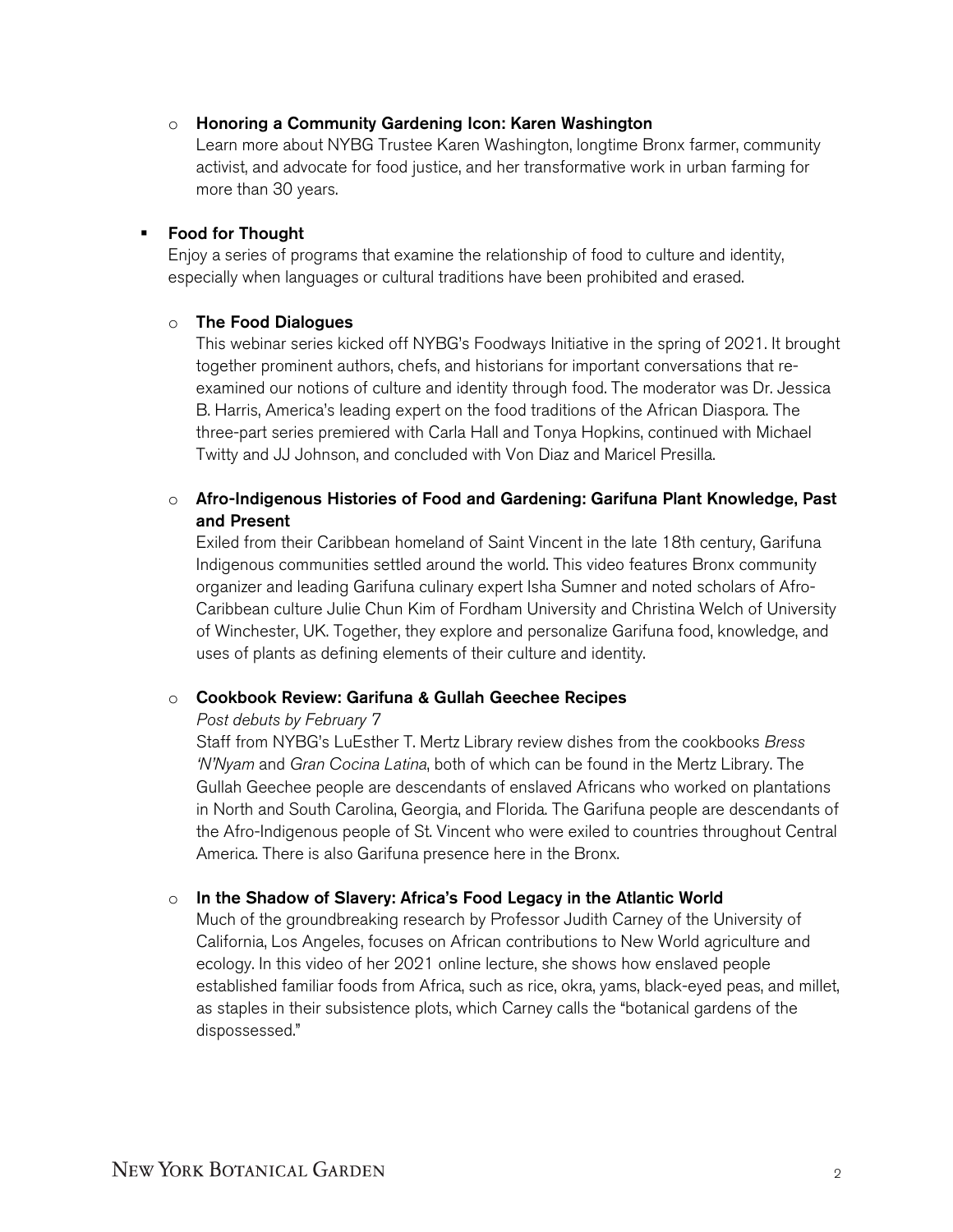#### **Performance as Expression**

Watch innovative performances by contemporary Black artists in genres that celebrate art and nature as powerful sources of creative inspiration.

#### $\circ$  Dr. Carolyn Finney's The N-Word: Nature, Revisited Rebroadcast & Conversation *Video debuts February 15*

In her performance *The N Word: Nature, Revisited*, writer and activist Dr. Carolyn Finney speaks about her relationship with nature and the history of Black environmentalism through the art of storytelling. Join us to view part of the performance and hear Dr. Finney's meditations on this personal project in a conversation with Arvolyn Hill, Manager of NYBG's Everett Children's Adventure Garden.

#### o Garden Sets

*Blog post debuts February 7*

Judith Insell and the JOTB Collective perform free jazz on the picturesque veranda of the Lillian and Amy Goldman Stone Mill in a video recorded in October 2020. In an accompanying blog post, viewers can learn more about how the improvisational, radical harmonic concepts of avant-garde jazz allow her to explore her relationship with nature, art, and music.

#### Kids Corner

Gather the kids for storytelling and activity time to discover the cultural influences of the African Diaspora and reinforce the importance of green space and caring for the natural world.

#### o Storytime at the Everett Children's Adventure Garden

*Weekdays; 10 a.m.–5 p.m.; Self-guided*

*Saturdays & Sundays; 1:30 p.m. at Swamp Oak Story Spot*

Read *Where's Rodney* by Carmen Bogan (author) and Floyd Cooper (illustrator), a fictional story about a young urban Black boy's transformative day communing with nature during a class field trip to a national park.

#### o Rooted in Plants

#### *New video debuts weekly, beginning Feb. 7*

NYBG's Teen Explainers reveal the legacy of the African Diaspora in the plant world. Videos feature West African Indigo dyeing; enslaved African Edmond Albius' discovery of the best way to pollinate the vanilla orchid; and enslaved African Caesar's use of Plantain to make a poison antidote that earned his freedom. All videos include specimens from NYBG's William and Lynda Steere Herbarium.

#### **Botanical Legacies**

Learn about the contributions of Black scientists to our understanding of the plant world, the rich legacy of plants and knowledge about their uses that enslaved Africans brought to America, and other plant stories.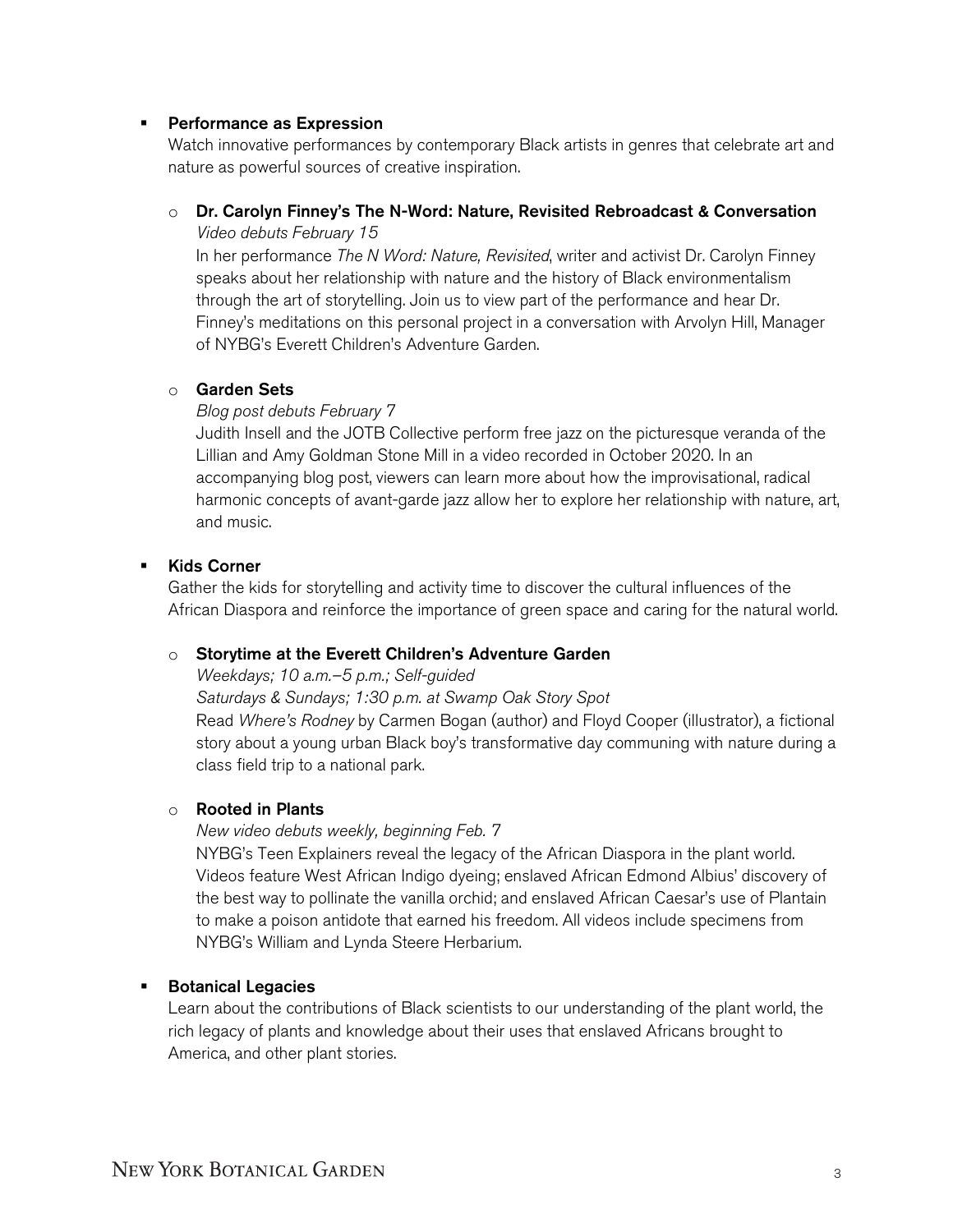## o Focus on Black Botanists

This ongoing series of posts will highlight under-recognized Black scientists whose historically significant research and discoveries in the 19th and 20th centuries contributed to our collective knowledge and understanding of the plant world.

## $\triangleright$  Marie Clark Taylor – Botanist and Educator:

Find out how to grow cosmos and the other colorful garden annuals that Dr. Taylor, the first Black woman to receive a Ph.D. in science from Fordham University, studied to understand the impact of light on plant development.

## $\triangleright$  Thomas Gaither – Activist and Biologist: Behind each collection is the life of the collector, often lost to history. We're excited to celebrate the contributions of Dr. Gaither, both of his fungal collections, and to

advancements in the fight for civil rights.

## $\triangleright$  Lafayette Frederick – Fungal Systematist:

See a type specimen of fungal species described by Dr. Lafayette Frederick, a mycologist who followed in George Washington Carver's footsteps to understand and document all manner of plant pathogens.

# $\triangleright$  Thelma Perry – Mycologist and Teacher: *Post debuts by February 14* Discover one of the "hidden figures" of groundbreaking fungal research at the USDA Forest Service.

## $\triangleright$  Dr. James Still – "Doctor of the Pines": *Post debuts by February 14* A brief account of the life and legacy of a 19th-century herbalist.

## o Transatlantic Plant Journeys

With illustrative images of plant specimens from NYBG's Steere Herbarium, two posts tell the stories of how enslaved Africans brought okra and cowpeas to the Western Hemisphere.

- $\triangleright$  Okra's Journey to the United States
- Cowpeas and the African Diaspora: What Can Natural History Collections Add? *Post debuts by February 21*

## o Medicine, Knowledge, and Power in the Atlantic Slave Trade

Even as they were brutally forced from their homelands, enslaved Africans brought valuable medical and botanical knowledge with them to the Americas. In this video of her 2021 online lecture, Yale University Professor Carolyn Roberts highlights how African plant expertise was incorporated into 18th-century science and used to sustain the largest forced oceanic migration in human history.

## o Botanical Tour of Harlem

The New York City neighborhood of Harlem is a center for Black culture in America. Take a virtual tour through Harlem and learn about some of the plant specimens in NYBG's